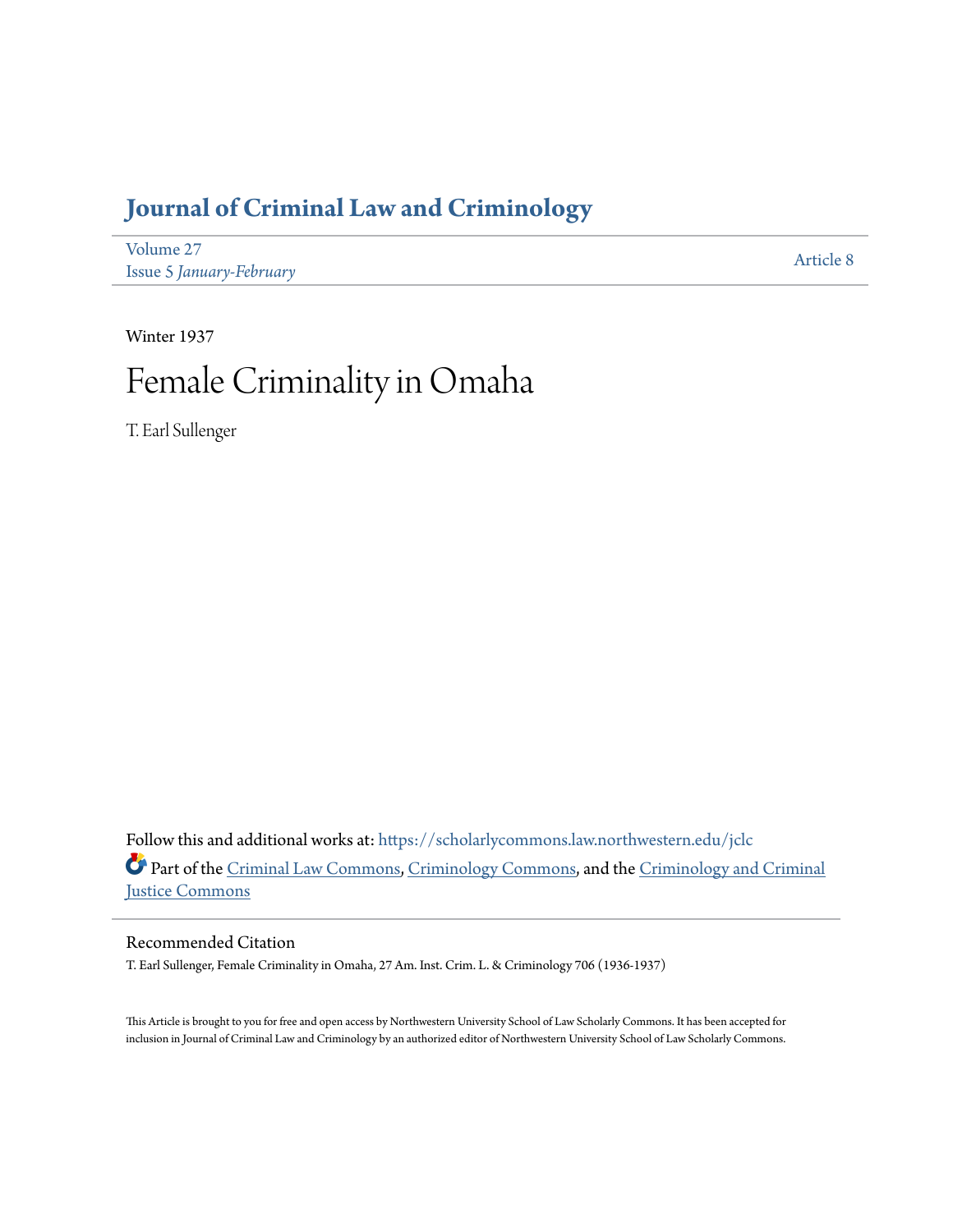## FEMALE CRIMINALITY IN OMAHA'

### T. EARL SULLENGER<sup>2</sup>

Sex plays an increasing role in crime, but the differentiation of the sexes in criminality is gradually decreasing since the social and economic equality of the sexes has become more parallel. In other words, crime committed by women is on the increase as this study shows. This is particularly marked in urban centers. The culture patterns of the rural areas are greatly retarded in respect to sex equality. The ratio of crime among women to that of man in the urban areas is about three times as great as in rural. In general, recidivism among women is much less than with men. "The variations in the ratio of female to male delinquents indicate that the ratiq is not determined by sex differences as such, but is affected by many social elements, such as conditions of life and training, codes of behavior and ideals." There may be a tendency for juries and judges to be more sympathetic towards accused women. It is difficult to ascertain the number of women who may be criminal "powers behind the thrones." The male partner in crime is thus detected while the woman's behavior is very seldom questioned.

This article is a brief analysis of data secured from a study of female arrests as recorded by the Omaha police from 1930 to 1934 inclusive. The occupation, the race, offense and disposition of the cases were noted. During this period, 9277 women were arrested. In analyzing the distribution of arrests during these five years, we find that the year 1930 was the lowest in number of arrests, having 1,321, or 14.1 percent, of the five years' arrests. In 1931, the arrests increased to 2,090, or 22.2 per cent, of the grand total. Then there was a drop in 1932, followed by another decrease in 1933, which had a total of 1,830 arrests. The percentage for this year was 19.7, or a decrease from 1931 of 2.5 per cent. We find, too, that 1930 and 1933 are the two low years for arrests during the period of this study.

However, this decrease which seemed encouraging in 1933, proved to be rather misleading, and in 1934 the total arrests soared to a new high mark of 2,101, or 23.0 per cent of the arrests made

**L** The author is indebted to Miss Honora Swiger for valuable research assistance in the preparation of this article.

**<sup>2</sup>**Head of Department of Sociology, Municipal University of Omaha.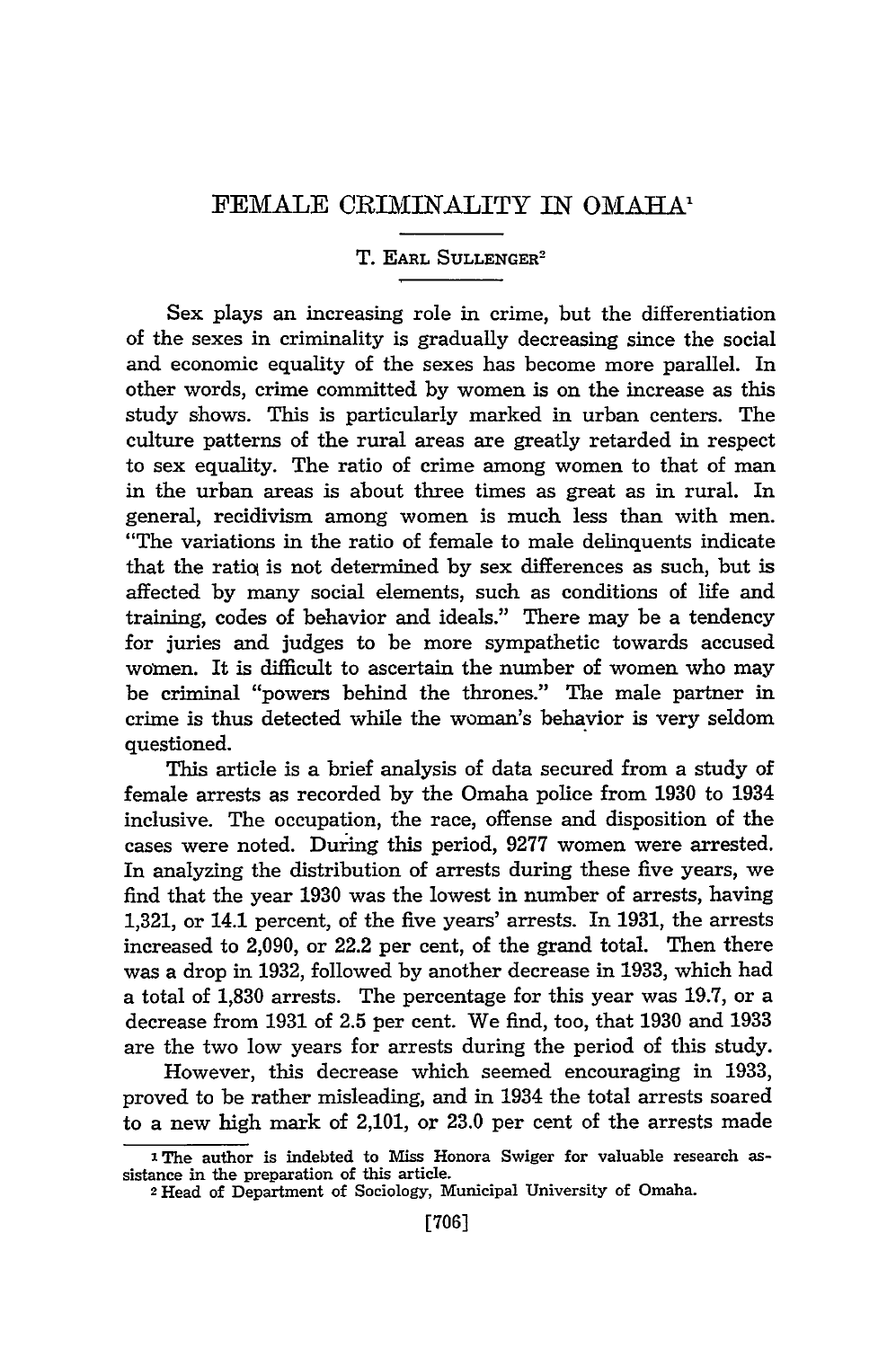during the five years. This shows that arrests in 1934 increased **3.3** per cent over those of **1933** and **10.0** per cent over those of **1930,** showing a very definite trend.

The monthly distribution of these cases is interesting in that it follows the generally known fact that crimes against person occur most often in the summer months. Climatic conditions and changes seem to have a great influence on women's behavior. From a table of months' totals of arrests we find that in general the greatest number of arrests occurred during the summer months of these five --------<br>years.<sup>3</sup>

March of **1930** had the lowest number of arrests of all the months in these five years, averaging around 66 arrests, or **.71** per cent of the total 9,277 arrests, while September 1933 had the highest -319, or 3.4 per cent of the grand total.

In consulting the climatic records for these months it was discovered that in 1930 the temperature and humidity for March was moderate. In September, 1933, the average temperature for that month was 97 degrees with an average humidity of 79 in the morning, and **53** in the evening. Considering that these figures are the averages taken for the month, one can see that the weather appears to have brought about much discomfort which resulted in increased crime against the person.

|     |                                       | for        | Total Number Percent. of 9,277<br>Total Arrests for |
|-----|---------------------------------------|------------|-----------------------------------------------------|
|     | Offense                               | Five-Years | Five Years                                          |
| 1.  | Vagrancy and Prostitution             | 1852       | 19.9                                                |
| 2.  | Drunkenness                           | 974        | 10.4                                                |
| 3.  | Investigations                        | 897        | 9.6                                                 |
| 4.  | Inmate of Disorderly House            | 593        | 6.3                                                 |
| 5.  | Disturbing the Peace                  | 552        | 6.3                                                 |
| 6.  | Drunk and Disturbing the Peace        | 547        | 5.8                                                 |
| 7.  | Complaining Witness                   | $403 -$    | 4.3                                                 |
| 8.  | Petit Larceny                         | 342        | 3.6                                                 |
| 9.  | Reckless Driving                      | 342        | 3.6                                                 |
| 10. | Unlawful Possession of Intox. Liquors | 313        | 3.3                                                 |
| 11. | Vagrancy                              | 229        | 2.4                                                 |
| 12. | Keeper of Disorderly House            | 204        | 2.1                                                 |
| 13. | In mate of Ill-governed House         | 176        | 1.8                                                 |
| 14. | Violating Auto Parking Ordinance      | 163        | 1.7                                                 |
| 15. | $Incorrightality$                     | 144        | 1.5                                                 |
| 16. | Assault and Battery                   | 126        | 1.24                                                |
| 17. | Safe-keeping                          | 112        | 1.20                                                |
| 18. | Keeper of Ill-governed House          | 101        | 1.08                                                |

CHARGES AGAINST FEMALE DELINQUENTS

**3 Cf.** Dexter, E. **G.,** "Weather Influences"-New York and Denver.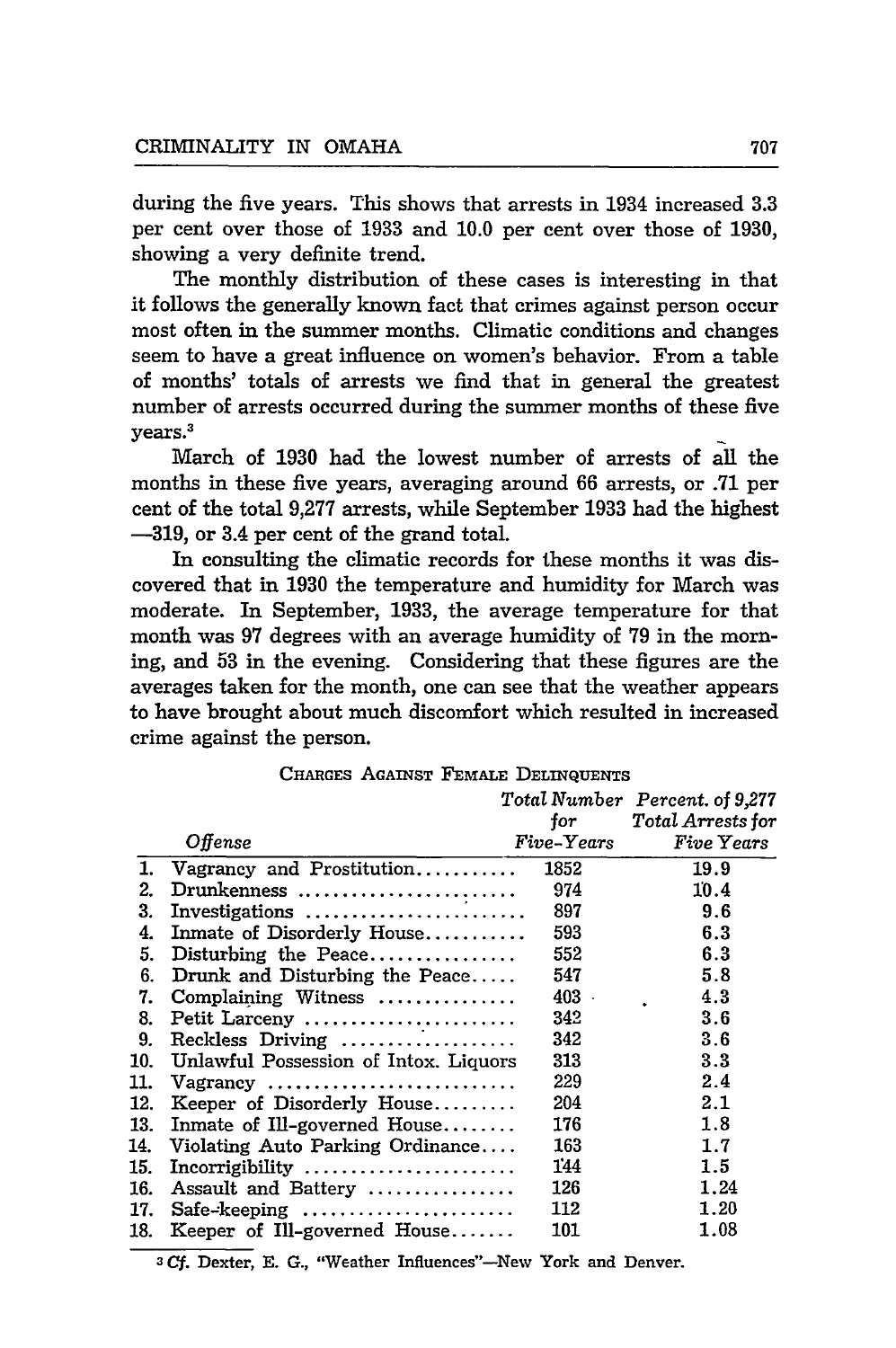Some forty-three other charges are listed further with percentages all less than one per cent, ending with "causing death while unlawfully operating auto." Vagrancy and Prostitution head the list of offenses with nearly one fifth of the cases. Drunkenness comes next with 10.4 per cent of the 9,277 offenses during these five years. Dr. Anderson found in studying one hundred cases at court, that 83 out of the **100** were mental cases. 4 In 68 of the 100 cases, the individuals suffered from pathological conditions. Much of this came under the heading of feeble-mindedness. Twenty-one of the women were in poor physical conditions. Most of these women he found were unable to support themselves. In conclusion, he expounded the theory that drink was more degrading in women than it was in men. Perhaps this is due chiefly to women's physical make-up.

TIhe disorderly house is the house where too much drinking is practised. Six and three-tenths per cent of the 9,277 women were from such places. Most of them were housewives, many of whom were with their husbands. They themselves may not have been intoxicated, but some of their group were and were causing a disturbance; therefore, all in the party were taken in the arrest.

"Investigation" is the charge often placed on a suspect until the authorities can verify their suspicions. However, at the Central station it is often used to cover up a case such as murder or burglary or to protect delinquent girls. This is done so that the newspaper' reporter will not do harm to the delinquent's name and character.

"Disturbing the peace" ranks fifth. A study of the table of distribution of arrests showed that the authorities separated "drunkenness and disturbing the peace" from the afore-mentioned "disturbing the peace." The percentage of this fifth charge was 6.3, while the combination charge had a percentage of 5.8.

Petit larceny ranked eight, while grand larceny ranked thirtyseventh.

During the five years one sees that the offenses: investigation, "keeper of disorderly house," larceny from person, murder, adultery, incorrigibility, "inmate-of-disorderly-house," possession of liquor, and violations of the Harrison Drug Act have noticeably decreased.

The keepers of ill-governed (houses of prostitution) houses and their inmates have increased, as have vagrancy and prostitution. Petit larceny, insufficient funds to meet checks, malicious destruc-

<sup>4</sup> Anderson, V. V., "Drunkenness as Seen Among Women in Court," *Mental Hygiene,* Vol. **3,** p. 265, Apr., 1918.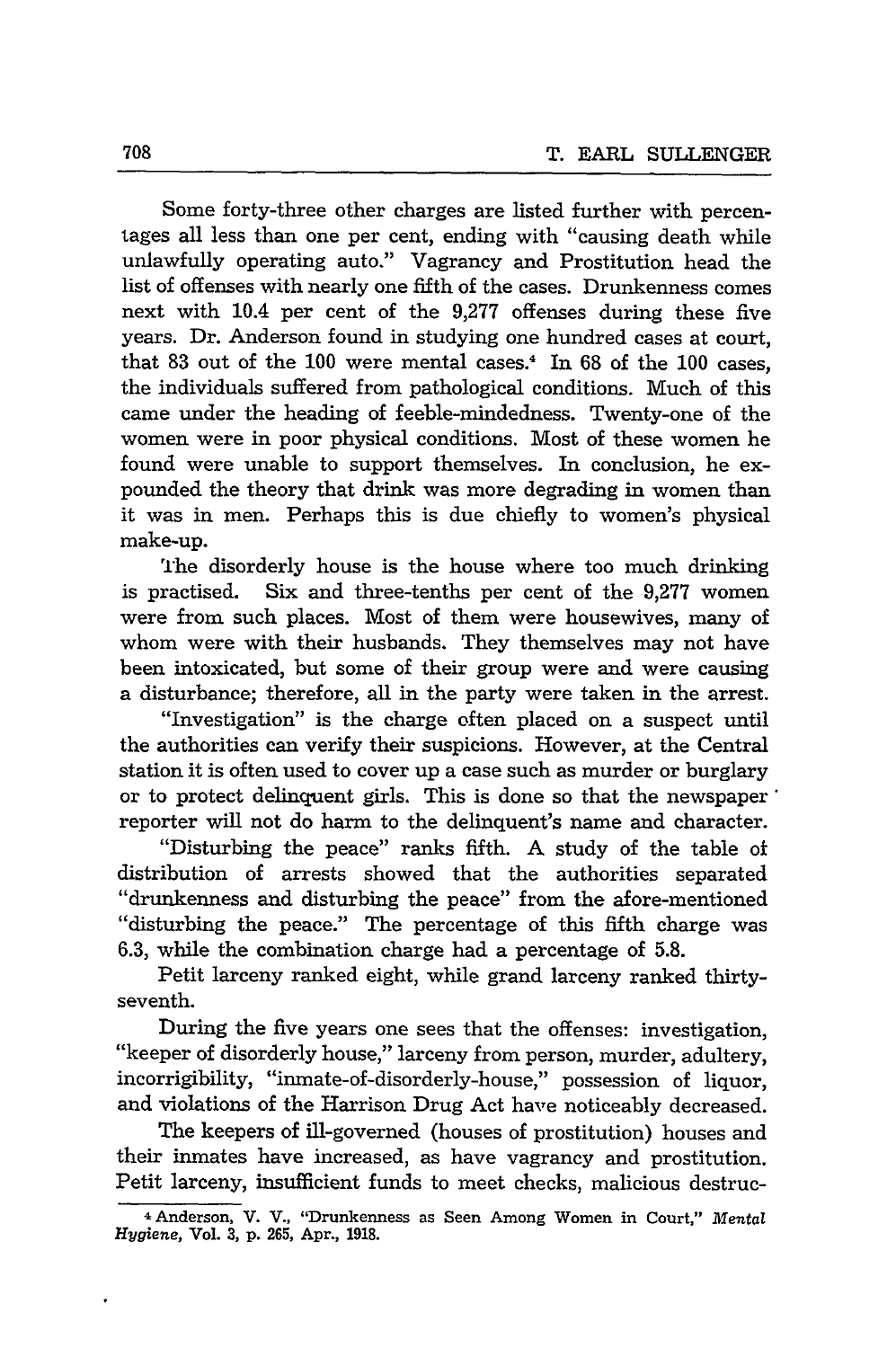tion of property, reckless driving, disturbing the peace, and drunkenness are some of the offenses that have increased.

Crimes, therefore, against property and against person have increased in the last five years. This is due in part to the economic status of these groups. Also the environment in which many of them live is a factor. Sending the offenders back to the same environment from which they come is only inviting more trouble. One jail matron states that most of these women are recidivists. They are not very mobile. They go back to the old places because the rents are cheaper in the run down slum districts. Then, too, their friends are there. They do not have very many, and they wish to keep what few they have. Also they help one another in securing money for food, rent, and the like.

#### **Occupations**

A study of the following tables shows that the number of housewives who have become delinquent has increased **.37** per cent over that of 1933 and 1.24 per cent over the number of housewives in 1930. Their number decreased somewhat in 1932. At that time it was **33.71** per cent of the total number of arrests made in that year. In 1934, 40.24 per cent of Omaha's female delinquents were housewives.

The next highest number was domestics. It is the general conclusion after interviewing a number of the girls that conditions connected with this work cause many of these girls to deviate from the ethical norm. Such conditions could readily be improved if the public consciousness were properly aroused.

The next highest group was the prostitutes. Some are girls out of work, or receiving a low wage, and some are housewives. Most of them get into their "jobs" through friends and acquaintances that they meet at dance halls and on the streets. There are many repeaters among them. They are not very mobile, usually staying in places of low rent. Their number has increased 203 in five years, but the last two years show some decrease. Prostitutes represented 23.82 per cent of the female criminal population in 1933 and 20.69 per cent in 1934.

**-** Waitresses make up the next highest group. The environment and persons they meet each day are factors in their delinquency. They comprise **3.5** per cent of the total number of the female delinquents for the past five years.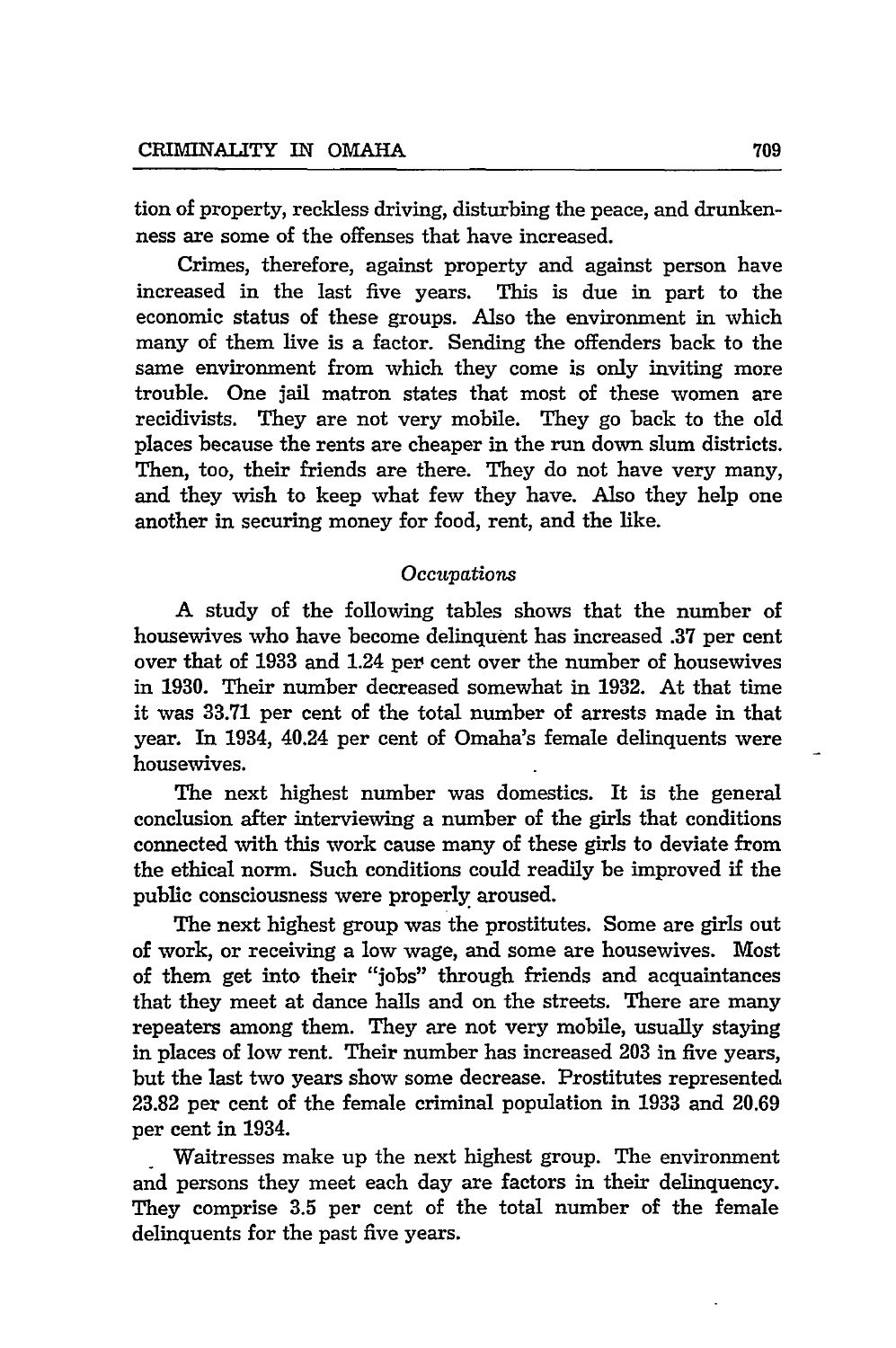The number of students, or .4 per cent of 9,277 total for five years, has decreased eleven since 1933. They were arrested chiefly for drunkenness.

For the five year period, teachers have decreased in numbers. Housewives, clerks, and prostitutes have increased.

DISTRIBUTIONS **OF OCCUPATIONS**

*Maiih Percentdges for the Five* Years

|            | No. of Women Percent. |                |
|------------|-----------------------|----------------|
| Housewives | 3551                  | 38.2           |
| Domestics  | 2795                  | 30.1           |
|            | 1815                  | 19.5           |
| Waitresses | 327                   | 3.5            |
| Students   | - 41                  | $\cdot$ .4     |
| Teachers   | 15                    | $\overline{1}$ |

Crime among white women showed a greater increase than in any other racial group. Negro women showed a gradual decrease until 1933, at which time there was an increase of nearly 6 per cent; but in 1934 a general decrease of about 7 per cent was noted. The other racial groups are scarcely represented as their numbers are so very low. On the whole, female delinquency is on the increase.

| Race                                                                          | No. for 5 Years | Percent. |
|-------------------------------------------------------------------------------|-----------------|----------|
| White                                                                         | 6397            | 68.96    |
|                                                                               | 2846            | 30.66    |
| Indians                                                                       | $\frac{11}{2}$  | .14      |
| Mexicans                                                                      | 8 <sup>1</sup>  | .08      |
| $Brown \ldots \ldots \ldots \ldots \ldots \ldots \ldots \ldots \ldots \ldots$ | 15              | . 16     |
| $Total$                                                                       | 9277            | 100.00   |
|                                                                               |                 |          |

RACIAL DISTRIBUTION **FOR** THE FIVE YEAR PERIOD

#### Dispositions

In 1930 more women forfeited their bonds than in any other year. Over 4 per cent forfeited their bonds in 1930 and only 2.2 in 1934. No doubt the scarcity of ready cash has much to do with people keeping their appointments with the law.

The district court handled 8.18 per cent of the 9,277 cases.